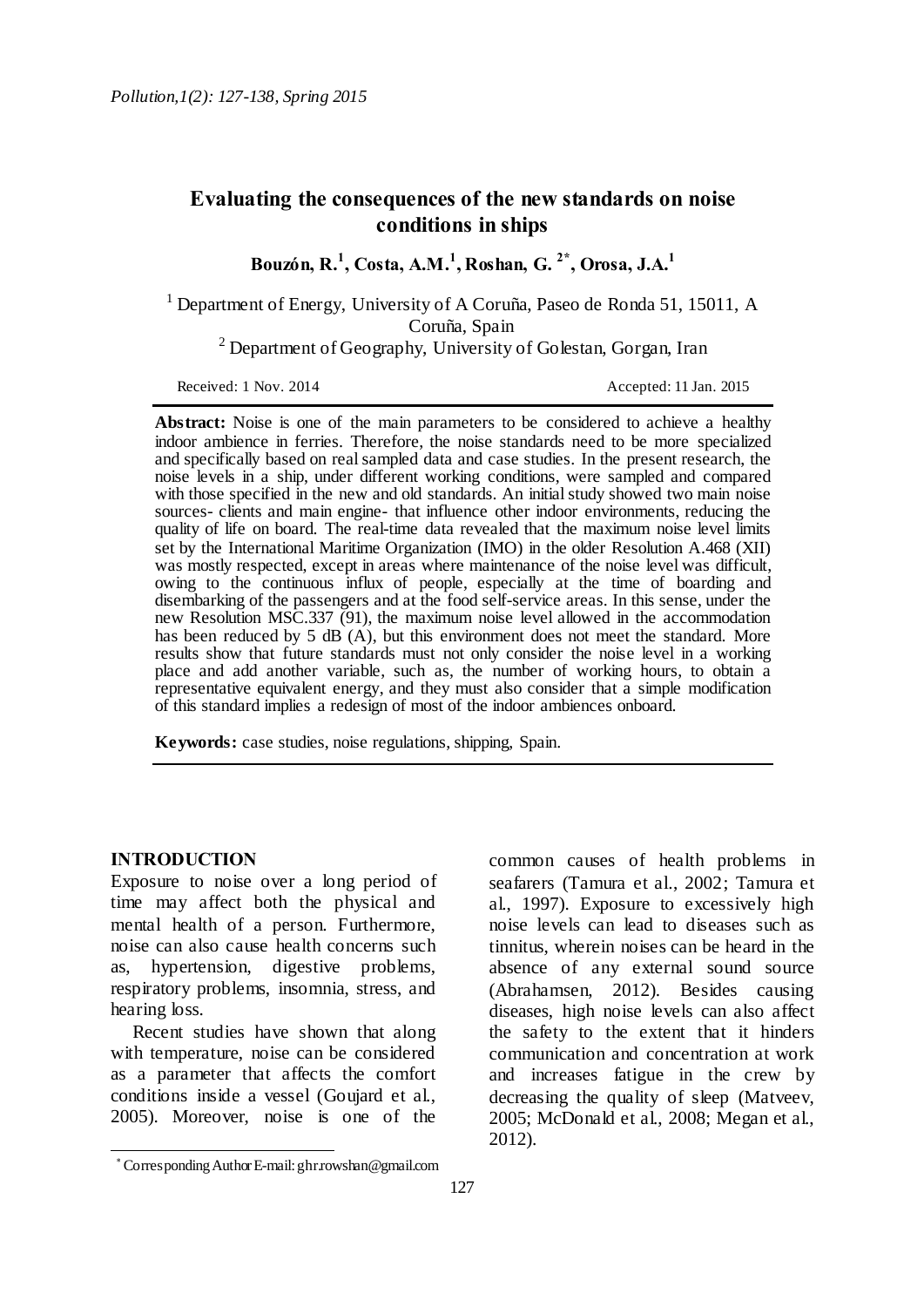Analysis of the noise level onboard a ship reveals that the engine room is the nosiest area of the ship (Gaggero et al., 2013). Furthermore, the noise that occurs in other areas also affects the health of people and the safety of the vessel (Wysocki et al., 2006; Enda, and Eoin, 2014). This area-wise characterization has never been performed earlier and the recent standards tend to regulate this kind of indoor environment.

Sound is a wave that propagates through the air. It is characterized by its frequency, sound pressure level, and duration. Sound level is expressed in a unit called the decibel (dB) and it is used for expressing the sound pressure level using the Equation (1) given below.

$$
L_p = 10 \cdot \log \left(\frac{P}{P_0}\right)^2 \tag{1}
$$

where, P<sub>0</sub> is the reference pressure  $(2.10^{-5})$ Pa) and P is the acoustic pressure (Pa) to which the crew were exposed.

Moreover, human ears have different levels of sensitivity to different noise frequencies, and therefore, various filters or rating scales should be used. The scale used to sample a sound level gives more importance to the mids, which is closer to the response of the ear to moderate noise levels. This scale is called "A", and it is represented by dBA or dB (A) (Vasconcellos and Latorre, 2001; Wysocki and Ladich, 2005) and calculated in accordance with Equation (2).

$$
L_{pA} = 10 \cdot \log \left(\frac{P_A}{P_0}\right)^2 \tag{2}
$$

PA is the A-weighted sound pressure (Pa).

In this study, a real indoor environment was analyzed on a ship during navigation, at the port, and during the maneuvering of the ship, with the aim of guiding future researches on characterizing the indoor

environments in ships and the standards derived thereof.

## **MATERIALS & METHODS**

### **Main vessel characteristics**

The ship under study had a length of 116.8 m, a width of 20.7 m, a mainstay length of 7.5 m, and a weight of 11,023 GT. The ship was built in 1992 and sailed under the Spanish flag. The maximum capacity of this vessel to carry passengers was 847, including 443 seats and 404 seats plus cabins. In addition, the ship could load 280 cars or 47 trucks and 34 cars. In certain deck zones of this ship, the noise levels were very high due to the concurrence of passengers.

The ship was propelled by two internal combustion engines MAN B and W 4T 12V 28-32 A, with a power of 7200 hp. The power plant consisted of four MAN B and W 4T 23/30 generators, with 750 rpm and 800 kW each.

### **Noise standards on ships**

In Spain, the Spanish law of noise in the workplace, 1316/1989 Royal Decree of 27 October, states the guidelines for the protection of workers against noise and the risk of noise exposure during the work hours. However, the provisions of this rule were an exception to the crew members of air and maritime transport. An example of these mismatch vessels showed an establishment of the threshold limit value (TLV) for noise pollution in the workplace, based on a working day of 8 hours/day and 40 hours/week (Lesage et al., 1999; Lugli et al., 2003; Wysocki and Ladich, 2005).

In the sea, even when the workday is completed onboard, the crew members continue to be exposed to a noisy environment (Vasconcellos and Latorre, 2001; Megan et al., 2012), as a result, a period of 24 hours should be considered (Grundevik et al., 2009).

Therefore, in March 2006, the Royal Decree 286/2006 came into effect by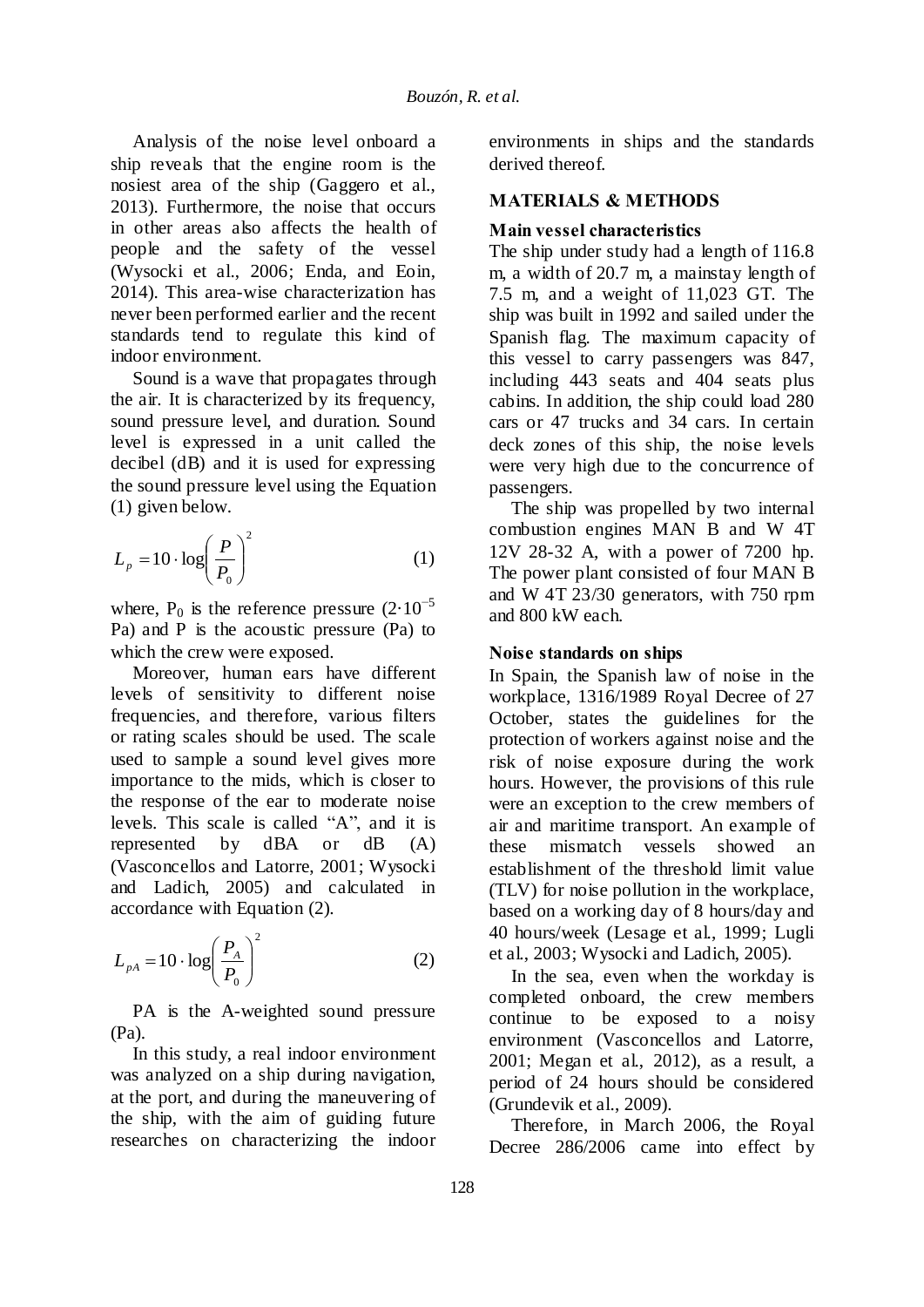replacing the Royal Decree 1316/1989 as well the Spanish law Directive 2003/10/EC (McDonald et al., 2008; Grundevik et al., 2009).

Unlike the previous royal decrees, the current law also applied to personnel onboard ships sailing in the sea, and, in the maritime world, it was extended by five years, after which, since February 15, 2011, this decree applied to all ships sailing under the Spanish flag. In accordance with this new Royal Decree, the noise exposure of crew members should be considered over a period of 24 hours and the exposure levels to noise over a period of eight hours should not be  $> 87$ dB (A). Furthermore, for cases in which the levels were  $> 80$  dB (A) for eight hours, hearing protection should be used . In this sense, the level of the weighted equivalent continuous sound pressure for eight hours could be obtained by Equation (3) given below.

$$
L_{Aeq,T} = 10 \cdot \log \left[ \frac{1}{T} \int_{t_1}^{t_2} \left( \frac{P_A(t)}{P_0} \right)^2 \cdot dt \right]
$$
 (3)

where,  $T = t_2 - t_1$ , which is the time of exposure of workers to noise (Vasconcellos

and Latorre, 2001; Wysocki and Ladich, 2005; Eoin, 2014).

By applying the equivalent energy law to Equation 1, 80 dB (A) for 24 hours is equivalent to 85 dB (A) for eight hours.

As an international law that applies (Badino et al., 2012) to merchant vessels, November 19, 1981, the code on noise levels onboard was approved by Resolution A.468 (XII), with the aim of guiding the government in terms of maximum noise levels and exposure limits. Prior to this code, Resolution A. 343 (IX) was adopted, which was a recommendation on the methods of measuring noise levels at the Listening Posts in vessels.

This new resolution about the noise levels onboard was structured in seven chapters and three appendices, describing the methods of measurement, the measuring equipment, the maximum exposure limit, and so on. The limits of the noise level in different spaces and in accommodation spaces have been a focus of the areas of study, as can be seen in Table 1.

Furthermore, this new code shows that the established limits for an equivalent continuous noise exposure of a 24-hour period is not  $> 80$  dB (A) (Fig. 1).

|                                | <b>Space</b>                                         | Noise level $(dB)$ |
|--------------------------------|------------------------------------------------------|--------------------|
| Workspaces                     | Machinery spaces (manned)                            | 90                 |
|                                | Machinery spaces (unattended)                        | 110                |
|                                | Cameras machinery control                            | 75                 |
|                                | Workshops                                            | 85                 |
|                                | Workspaces unspecified                               | 90                 |
| Accommodation<br><b>Spaces</b> | Cabins and hospitals                                 | 60                 |
|                                | Diming                                               | 65                 |
|                                | Recreation rooms                                     | 65                 |
|                                | Playgrounds Outdoor                                  | 75                 |
|                                | offices                                              | 65                 |
| Government Areas               | Navigation bridge and defeat                         | 65                 |
|                                | Listening posts including ailerons                   | 70                 |
| <b>Spaces Services</b>         | Kitchens, with food processing equipment not working | 75                 |

**Table 1.** Noise level limits A.468 (XII)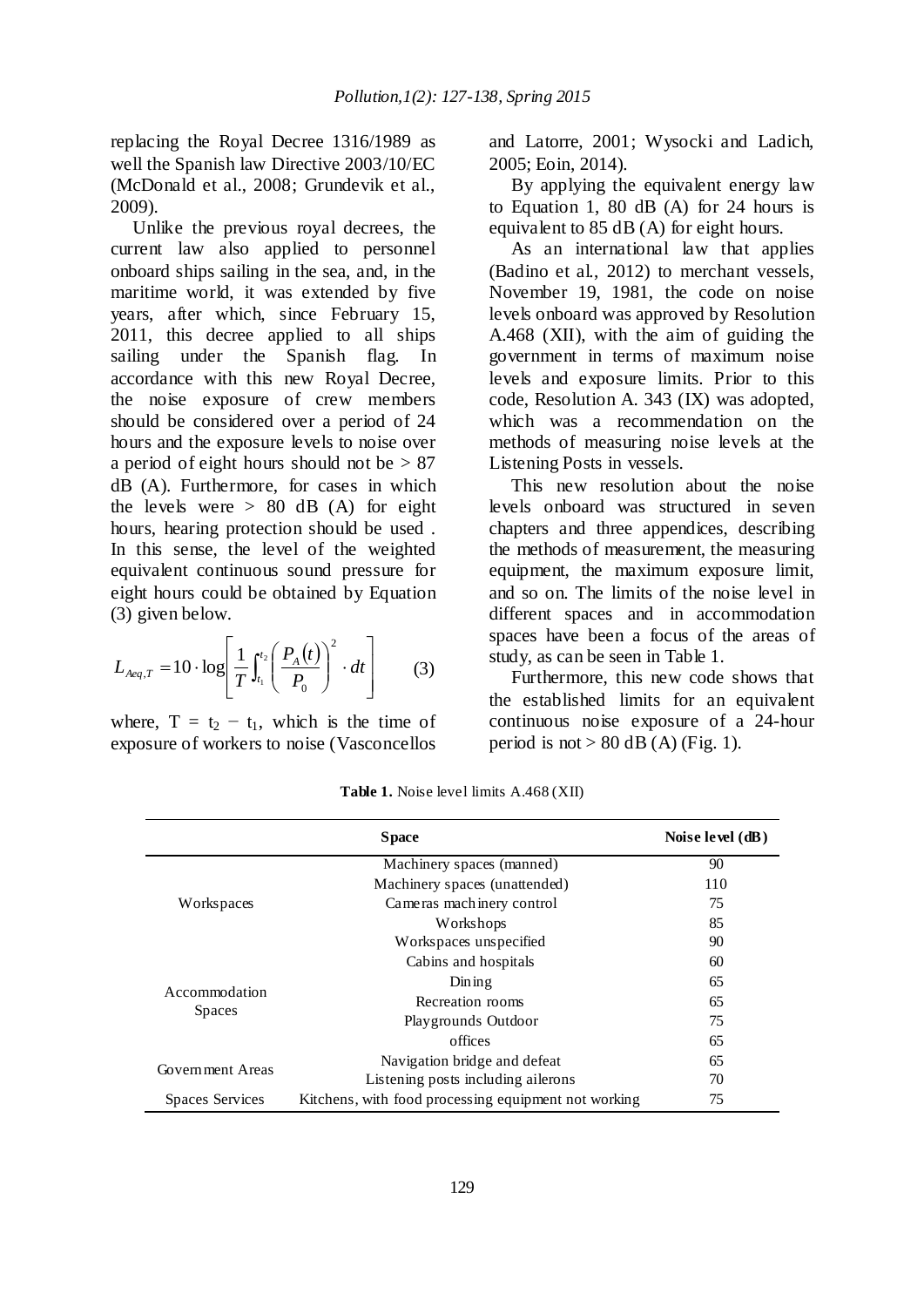*Bouzón, R. et al.*



**Fig. 1.** Noise exposure

After several revisions of the code on the noise levels, over the years, in the Resolution MSC 337 (91) adopted on November 30, 2012, the noise levels onboard ships was considered and it was put into force on July 1, 2014. This code was divided into seven chapters and four appendices that provided, among other things, the equipment to be used for measurement, the maximum sound pressure limits for noise exposure, the

characteristics of hearing protectors and signage, and the like.

This code not only applies to new ships of weight  $>1,600$  GT, but it may also apply to the existing ships, as far as it is reasonable, and may similarly apply to new ships weighing  $\langle 1,600 \text{ GT.}$  Furthermore, it is a binding legal status and some provisions have been recommended, as described in Chapter 5. Table 2 shows the noise level limits set in Chapter 4 of the present code.

|                         | <b>Spaces</b>                                           | Noise level<br>(dB(A))<br>1,600-10,000 GT | Noise level<br>(dB(A))<br>$≥1,0000$ GT |
|-------------------------|---------------------------------------------------------|-------------------------------------------|----------------------------------------|
| Workspaces              | Machinery spaces (manned)                               | 110                                       | 110                                    |
|                         | Machinery spaces (unattended)                           | 110                                       | 110                                    |
|                         | Cameras machinery control                               | 75                                        | 75                                     |
|                         | Workshops                                               | 85                                        | 85                                     |
|                         | Workspaces unspecified                                  | 85                                        | 85                                     |
| Accommodation<br>spaces | Cabins and hospitals                                    | 60                                        | 55                                     |
|                         | Diming                                                  | 65                                        | 60                                     |
|                         | Recreation rooms                                        | 65                                        | 60                                     |
|                         | Playgrounds Outdoor                                     | 75                                        | 75                                     |
|                         | <b>Offices</b>                                          | 65                                        | 60                                     |
| Government Areas        | Navigation bridge and defeat                            | 65                                        | 65                                     |
|                         | Listening posts including ailerons                      | 70                                        | 70                                     |
| <b>Spaces Services</b>  | Kitchens, with food processing equipment not<br>working | 75                                        | 75                                     |

**Table 2.** Resolution MSC 337 (91) - Limits for noise levels (dB(A)) specified for various spaces depending on the size of the vessels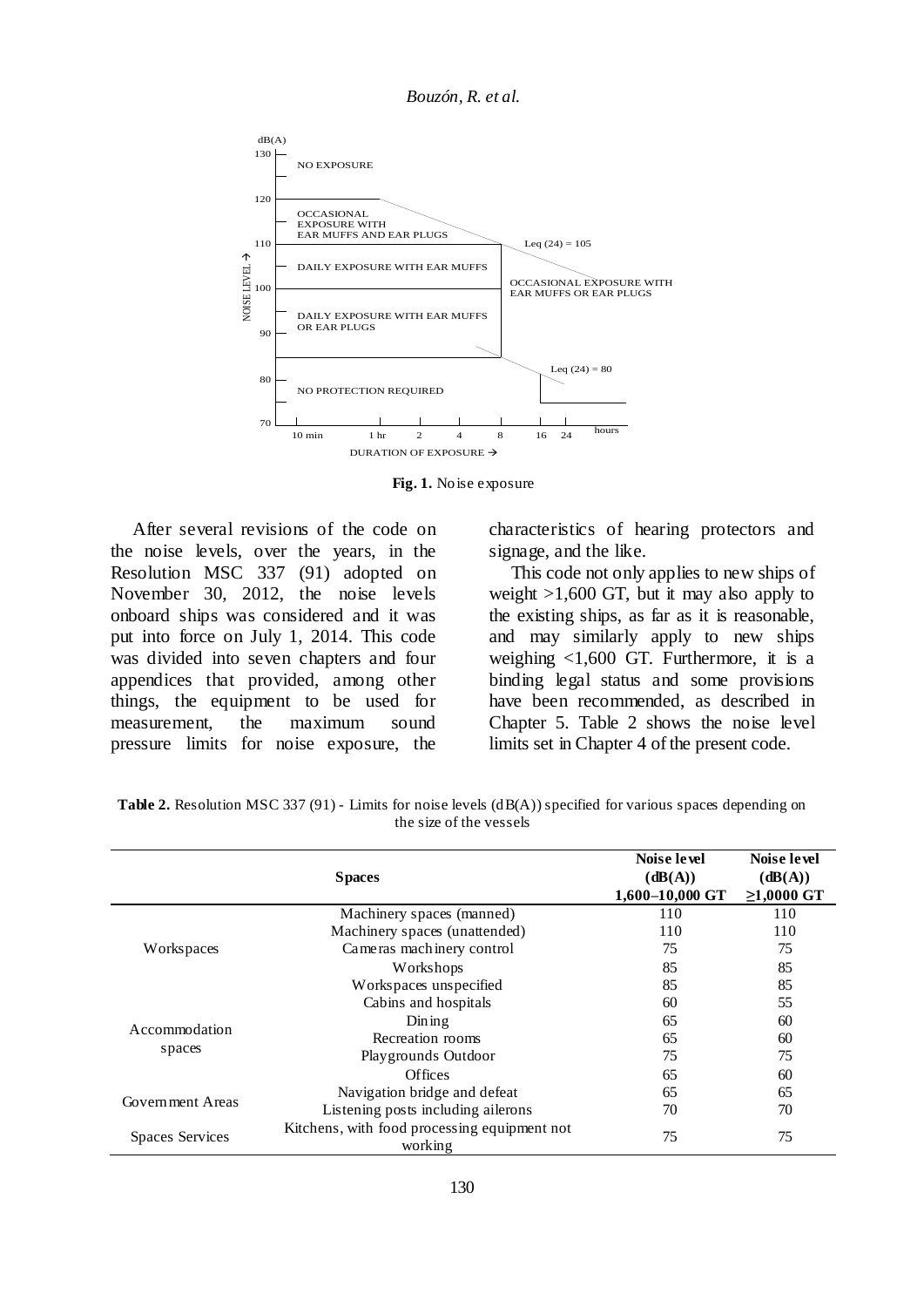Comparison of the code on noise levels onboard ships, adopted by Resolution A.468 (XII) in relation to the spaces that have been studied previously, revealed that the names have been kept the same, but in the new code, a distinction has been made in the boundaries of the permitted noise level, based on the size of the ship (>10,000 GT or 16,00–10,000 GT). On the other hand, the difference observed between the two codes of the working areas and the spaces of accommodation was 5 dB (A). In this sense, these limits have been reduced to the permitted level with the new code, in the working spaces specified, for example, in the cabins, hospital, dining, recreation rooms, and offices, but only for vessels weighing  $>10,000$  GT.

It is interesting to note that despite the fact that the Resolution MSC-337 (91) distinguishes the limits on noise levels depending on the size of the ship, the Royal Decree 286/2006 must be applied to all ships; it is more restrictive than the IMO standard. Furthermore, we must remember that the decree refers to the Spanish flag ships employing domestic and/or foreign workers. However, the UK has also applied the transposition of Directive 2003/10/EC to any ship landfall in the British territorial waters.

In this article, we studied the noise levels in spaces defined above, for the vessel under study, by comparing these levels with the limits allowed by the adoption of the new code of noise levels, MSC.337 (91) IMO, which came into effect on July 2014 and the limits set by the previous code on the noise levels, A.468 (XII).

### **Noise measurement instruments and procedures**

The measurement was performed by using a sound level meter (999 PCE, Ibérica) with choices between two measuring ranges. The lower range was 30–100 dB and the higher range was 60–130 dB, with a resolution of 0.1 dB and 1.5 dB  $\pm$  94 dB and 1 kHz accuracy.

In accordance with the previous studies (ENISO,1998; ISO,1996), the sampling process of noise onboard considered the following:

1. The wind should not be  $> 4$  Beafort scale, especially outdoors

2. Sea conditions must be calm

3. Rain

4. The depth of water under the keel should not be less than three times the vessel"s draft

5. The presence of highly reflective surfaces near the microphone

6. Another sound source to be considered, for example, the noise of workers during their daily tasks

Additional noise sources were considered; for example, at the maximum boat speed of 16 knots, the main engine was running at its normal speed of 750 rpm and the turbochargers were running at 27,000 rpm. It was important to remember that the main source of noise was the engine room, as demonstrated in our previous study (Lois, 2004).

## **Sampling points**

Sampling points were selected keeping in view the purpose of comparing the considered noisier areas with the zones in which there was a special interest, that is, conditions of comfort for the passengers and crew members, with reference to the measurements, for future amendments to the rules on ship noise. Figures 2–4 show the main sampling points that have been referred to in this research. For example, Figure 2 shows points 1–18 corresponding to the engine room.

## **RESULTS & DISCUSSION**

The results showed that the average lower noise level was obtained in the cabin areas of the passage of deck 5, between points 48 and 55 (Fig. 5). Figure 5 also shows that the loudest area of the vessel was between points 8 and 14, due to the placement of the main and auxiliary engines of the ship. The minimum navigation noise level in one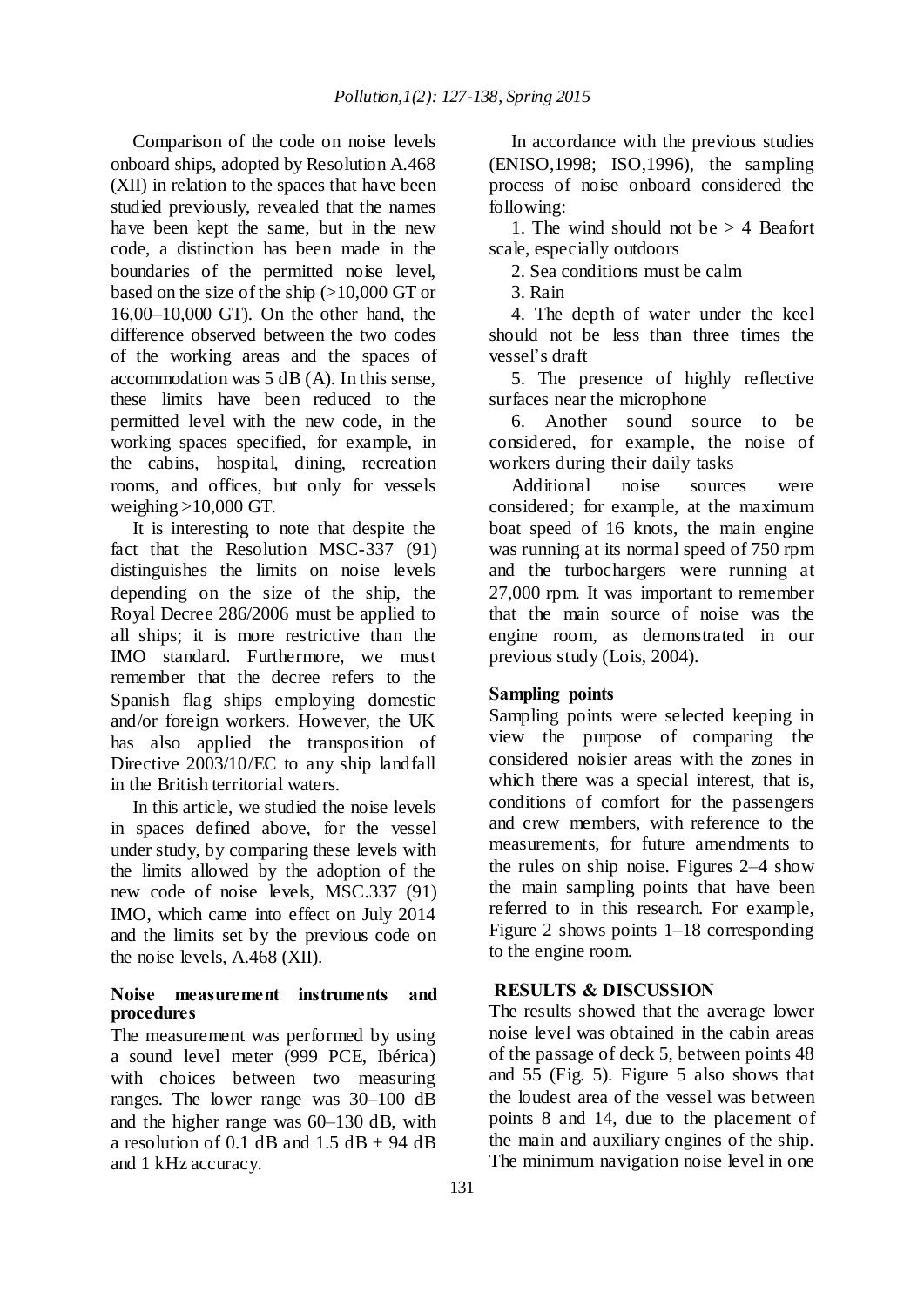of the cabins on deck 5 was 50.7 dB, whereas, the noisiest area of the ship had a level of 98.3 dB at point 12, which was located in the auxiliary engine room.



**Fig. 2.** Spaces for noise measurements in engine room



**Fig. 3.** Spaces for noise measurements in deck 1



**Fig. 4.** Spaces for noise measurements in deck 6



**Fig.5.** Map of the ship noise level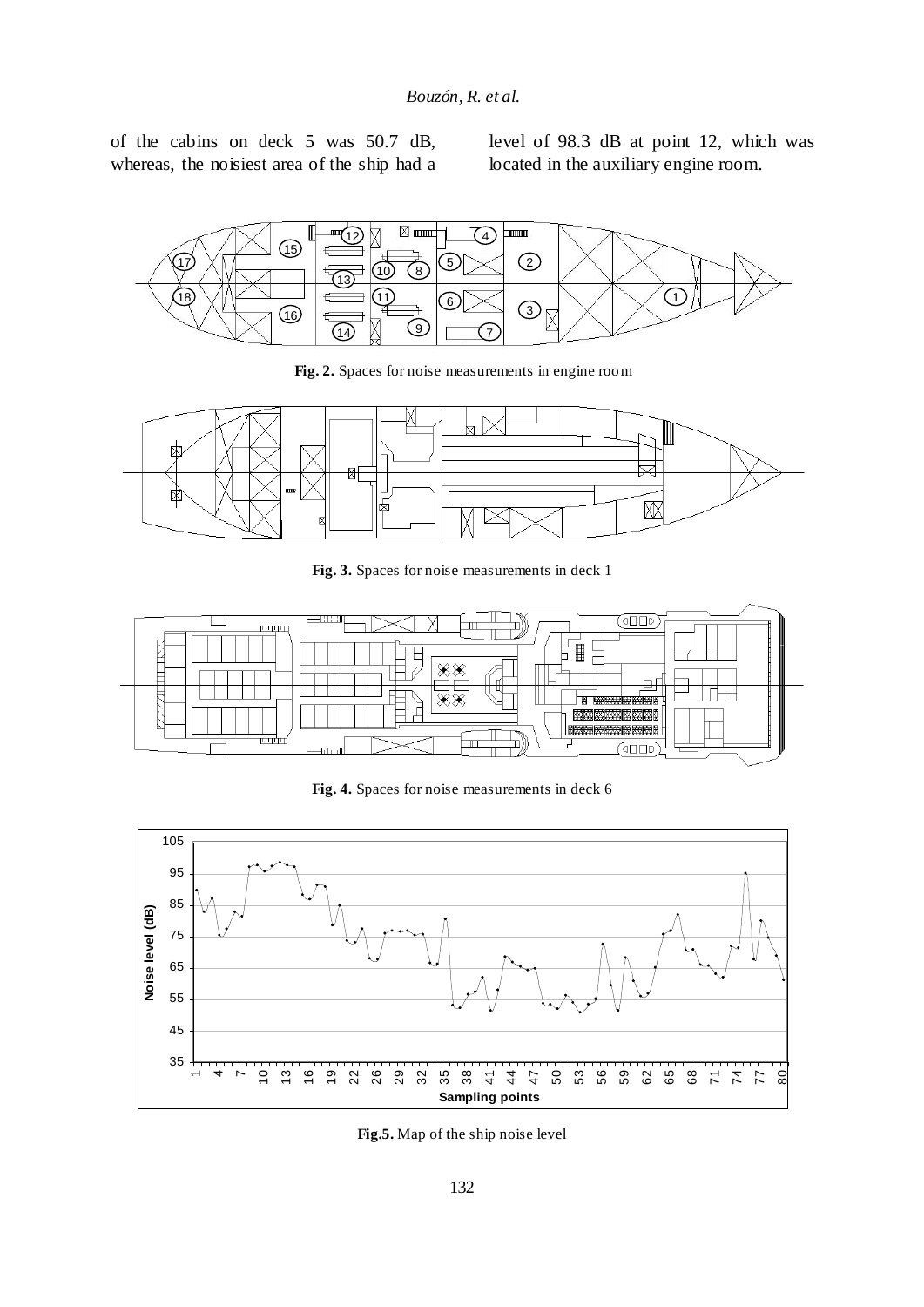To verify compliance, a noise map of the different areas of the ship was prepared. The figures show the main ship areas and the noise levels reached in each of the areas during navigation and at the port. In addition, the maximum IMO permitted values in the new Resolution MSC.337 (91), as well as in the previous Resolution A.468 (XII), are illustrated for each of the measured areas.

Figure 6 shows that higher noise levels achieved during navigation. In the main and auxiliary engine area, the standard indicates the need to wear protective gear at a noise level of >85 dB. In this case, both the previous Resolution A.468 (XII) and MSC.337 (91) set the limit value for the machinery spaces at 110 dB (A).

These values decrease significantly in the port, as the main engine is not working then; however, in the auxiliary engines, this decrease is not significant, as under both the operating conditions, the two auxiliary engines remain working. In Figure 6, point

13 in the area of auxiliary engines shows a slight increase, owing to the third auxiliary power demand of the bow thruster which is started during ship handling.

The engine control room adapts to the limits with the value obtained during navigation at 73.6 dB, with the maximum permitted value of 75 dB. This ship works with the Unattended Machinery Space (UMS) system, where work hours are between 8:00 and 17:00 hours, during which time, the officers and ratings of machines move through various spaces of the differentiated needs-maintenance teams, with the control room being a stable meeting point. It is important to include a space where the crew members can recover from the adverse conditions of the engine room (Lundh et al., 2011), for the proper control of machines. From 17:00 hours, the only person who goes to the machine room is the officer in charge of the alarms.



**Fig. 6.** Noise level in the engine room

Figure 7 shows a new condition called "special status," which refers to the period of time when the ship is in a port- during the loading and unloading operation at the garages. Although noise values at this time are always below the permitted limits, the values are very different from the obtained values during the navigation period, owing to the noise produced by the volume of cars that enter the ship during this special condition.

The ventilation room, at point 35 of Figure 9, has a low value in port in

comparison with the value measured during navigation, as the fans are not running at the port and are started only during navigation. Moreover, cabins that are denoted by points 41 and 42 are nearest to the engine room. The noise levels that are reached during navigation in these cabins are 51.4 and 58 dB, respectively, while the noise levels at the port are 58.5 and 62.6 dB, respectively. These values remain close to the value allowed in the previous resolution of the IMO A.468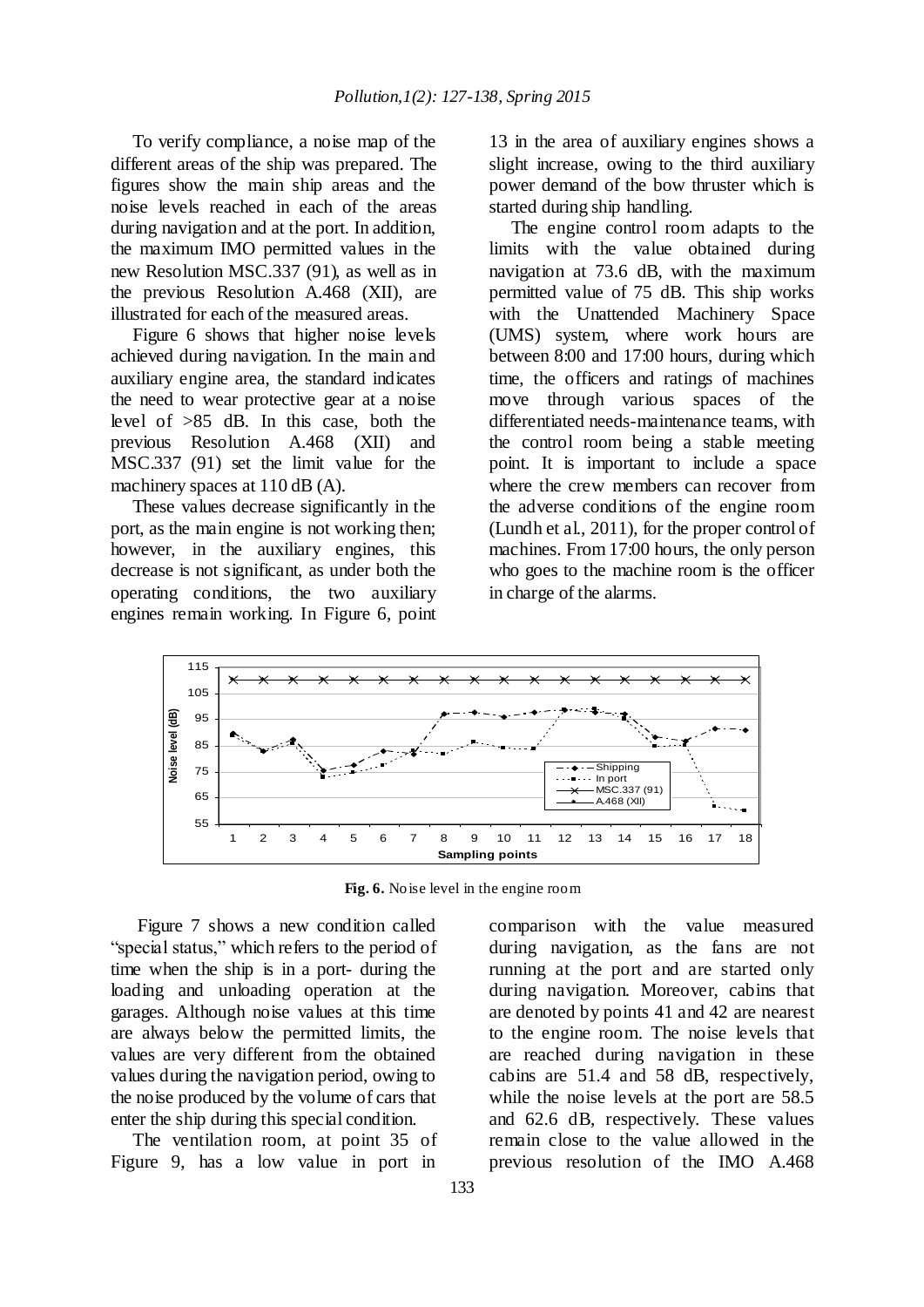(XII), which has fixed the maximum allowed for the cabins at 60 dB (A). As per the new Resolution MSC.337 (91) and considering the weight of the ship at  $>10,000$  GT, the allowed limit is 55 dB (A), especially during the stay at the port. It must also be remembered that the ship was built in 1992.



**Fig. 7.** Noise level on deck 2



**Fig. 8.** Noise level on deck 3



**Fig. 9.** Noise level on deck 4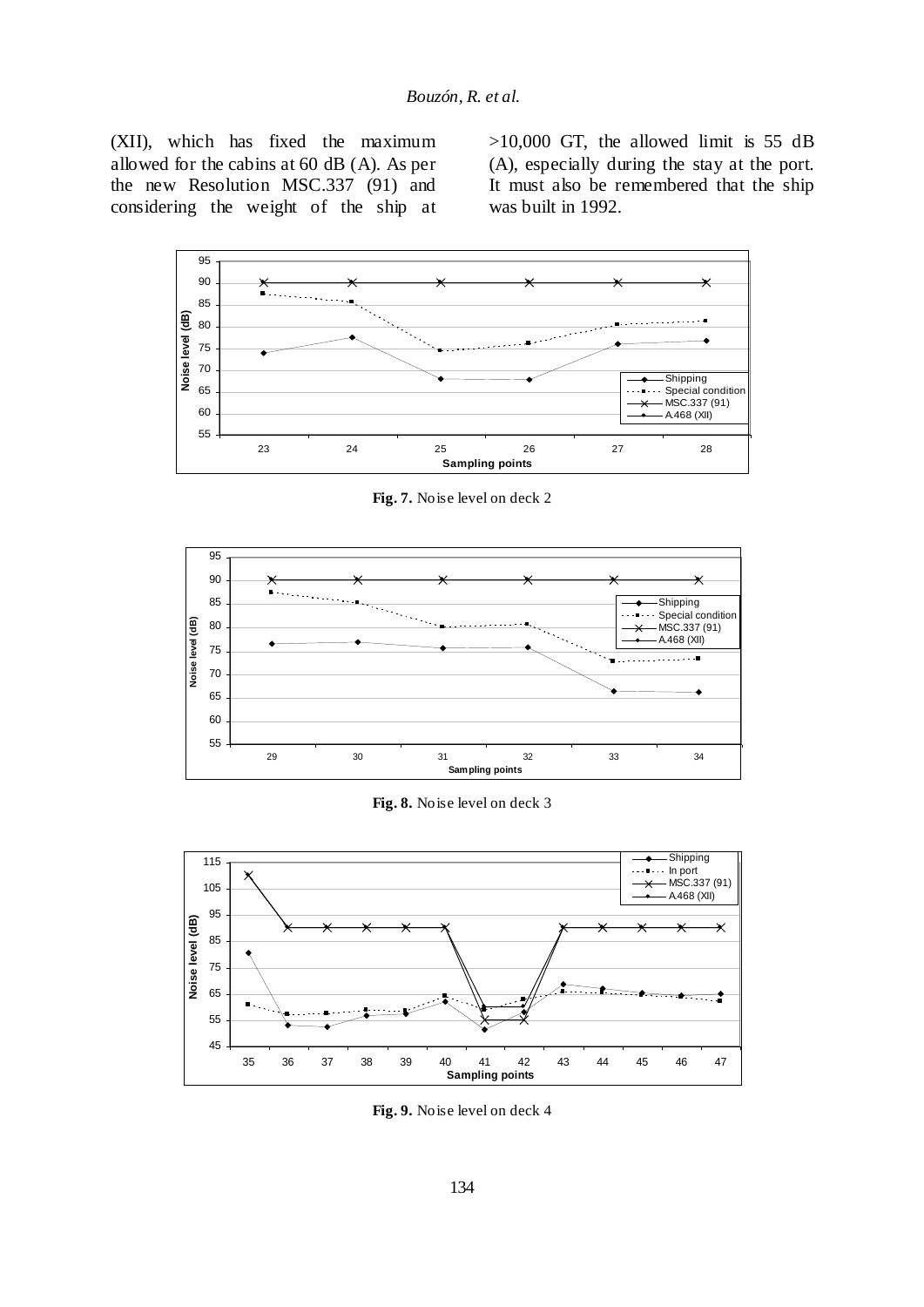The points 48–55 depicted in Figure 10 refer to the values recorded in the areas of the passenger cabins on deck 5; these port values approach the limit set in the previous Resolution A.468 (XII), as seen in paragraph 52, referring to a stairway, on account of passengers in the area for the inlet and outlet of the passage, with the new Resolution MSC.37 (91) exceeding the limit of 55 dB, as previously mentioned for a ship of 10,000 GT (A).

Deck 6 (Fig. 11) includes the dining room, cafe, information, and passenger cabins. These indoor recreation areas, in general, have higher noise levels, which affect the passenger cabins on this deck.

The Resolution A.468 (XII) fixed the maximum noise level for these areas at 65  $dB$  (A) and for the cabins at 60 dB (A). With the new Resolution MSC.337 (91), both the levels fall by 5 dB (A) so these sampling points are well above the permitted limit value.

Points 76 and 77 (Fig. 12) were placed in the dinning room and self-service of the passage, respectively, and points 79 and 80 (Fig. 12) were placed in halls; all these places had more than the permitted limit of noise values, as these places were popular points of congregation for passengers during navigation.



**Fig. 10.** Noise level on deck 5



**Fig. 11.** Noise level on deck 6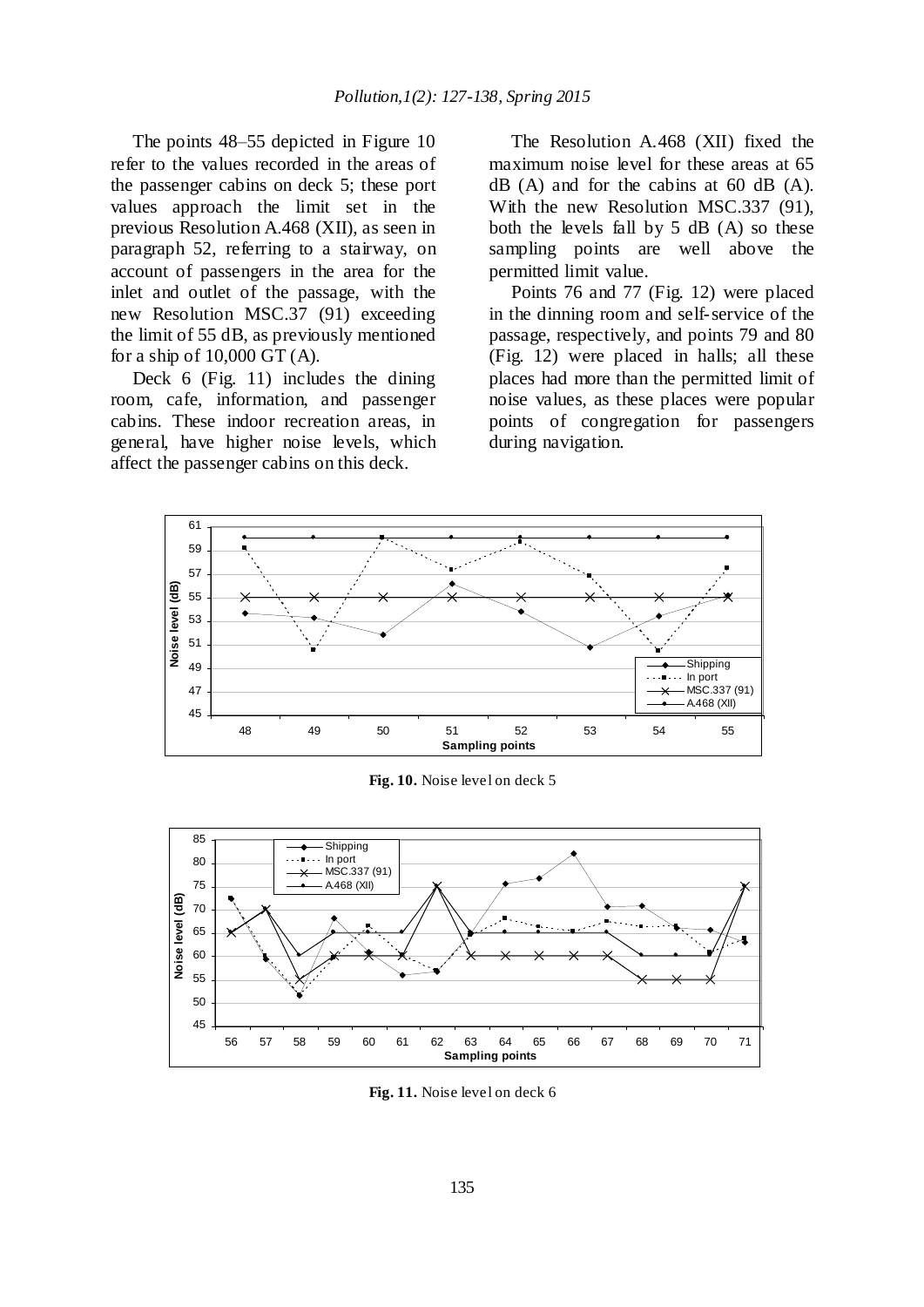



**Fig. 12.** Noise level Deck 7



**Fig. 13.** Maximum, minimum, and average noise levels at all areas during navigation



**Fig. 14.** Maximum, minimum, and average noise levels at all areas of the port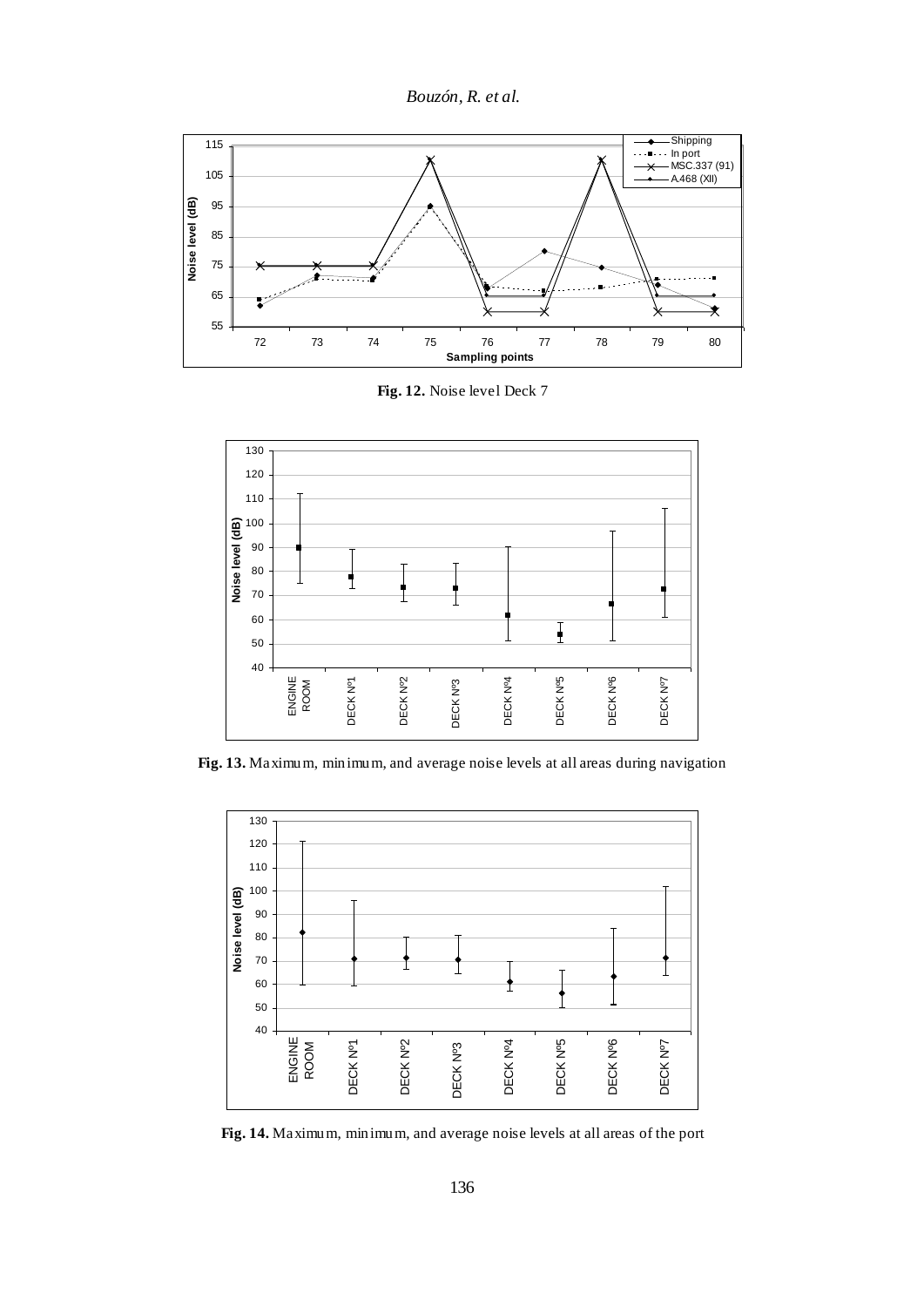#### **CONCLUSIONS**

The present research study shows the current noise conditions onboard merchant ships and their related standards. This indoor environment is clearly considered as one of the most extreme, and despite this, there is a delay in applying the standards and technology there. Noise and temperature (Orosa and Oliviera, 2010), in particular, are the more extreme variables related to working conditions that are a risk to health. In this study, the noise level has been sampled at different points of departures of a merchant ship, in accordance with its different working conditions: In port and during navigation.

Prior to analyzing the sampled data, it must be mentioned that the limits specified in this article are the upper limits and not the desirable levels showed by the standards. In several cases, these limits are applied. Sound is considered annoying at a level  $>55$  dB and a noise level of  $>85$  dB has harmful effects.

An initial study of the sampled data showed that noise came from two sources in this ship: From people on deck 7 and from the main engine placed in the engine room, as can be seen in Figures 13 and 14, with them having the maximum measured noise level among all ship areas during navigation and in port, **respectively**. As a consequence, this noise source influenced the resting environments of decks 3 and 4, hence, an adequate control of these noises could improve the resting areas onboard. In this sense, the sampled data showed that the maximum noise level limits set by the IMO in the previous Resolution A.468 (XII) were respected, except in areas where the influx of people made it difficult to maintain an adequate level of noise, especially during times of boarding and disembarking of passengers, when the "people activity" was more, as well as in food areas, such as, the self-service.

In the new Resolution MSC.337 (91), the maximum noise level allowed in the

accommodation was reduced by 5 dB (A) for vessels weighing  $\geq$ 10,000 GT, and as a consequence, the areas with a noise level in the limit values of the previous standards were quite different from those of the new limits.

In this study, the point at which  $>100$ dB noise was recorded was at the bow thruster, and in a particular situation, during maneuvering, but no staff worked at these points, except when the situation demanded.

In order, the next points with near 100 dB noise were the engine rooms near the main and auxiliary engines and the pump and servomotor rooms. Therefore, in addition to using ear protection, it was recommended that the crew enter or remain in these areas only when necessary, such as, during engine failure or breakdown, which was to be followed by a period of hearing rest.

Finally, the results showed that future standards must not only consider the noise level in a working place, but also add another variable, such as the number of working hours, to obtain a representative equivalent energy, and that a simple modification of this standard implied a redesign of most of the indoor ambiences onboard. In consequence, it was recommended that a person exposed to a sound of 100 dB for 10 minutes should be allowed a hearing rest of 30 minutes for recovery.

#### **REFERENCES**

Abrahamsen, K. (2012). The ship as an underwater noise source. Proceedings of Meetings on Acoustics. Volume 17, 11th European Conference on Underwater Acoustics, ECUA 2012; Edinburgh; United Kingdom; 2 July

Badino, A., Borelli, D., Gaggero, T., Rizzuto, E., and Schenone, C. (2012). Normative framework for ship noise: Present situation and future trends. Noise Control Engineering Journal, 60(6), 740-762.

Enda, M. and Eoin, A.K. (2014). An assessment of residential exposure to environmental noise at a shipping port. Environ. Int., 63, 207-215.